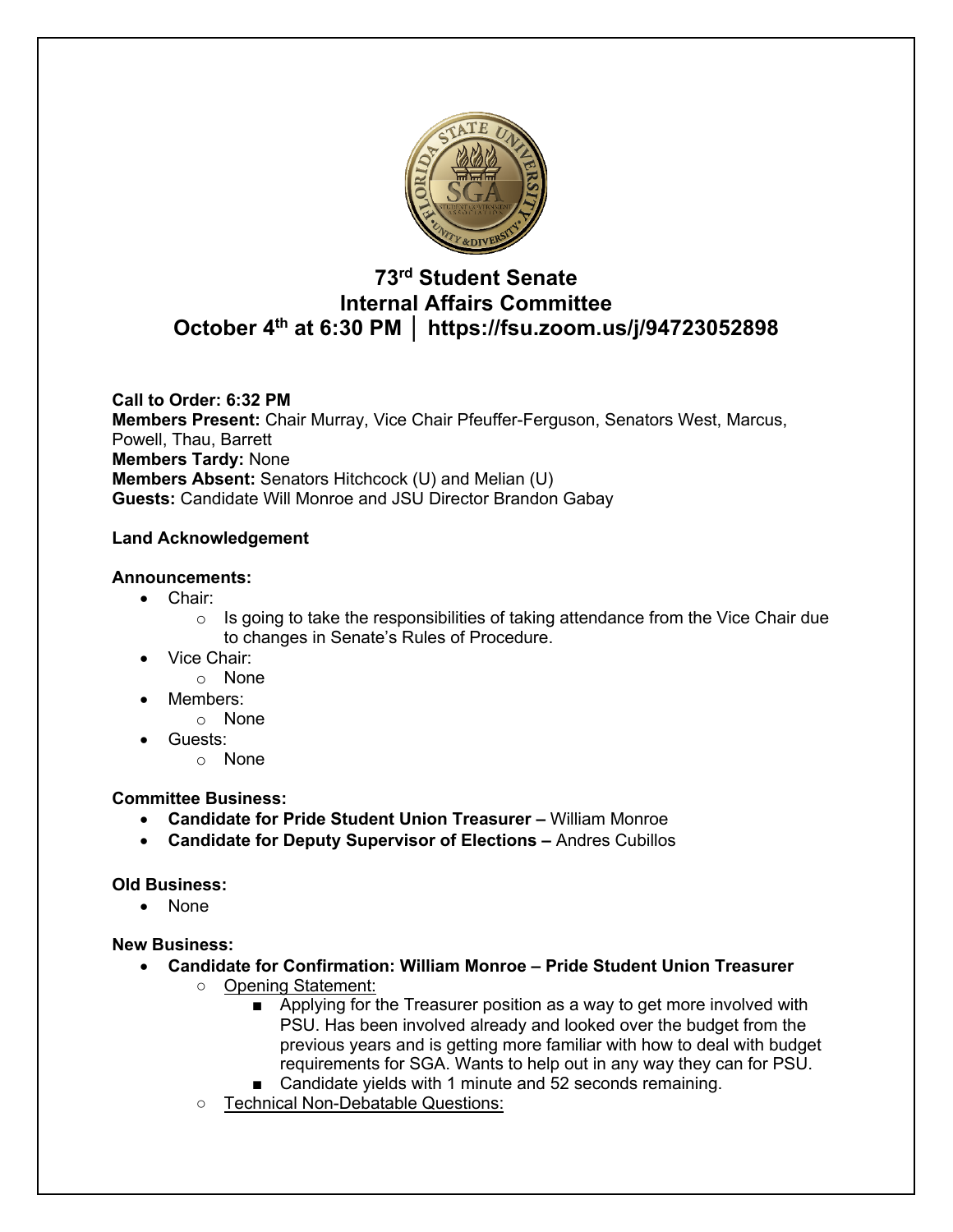- Senator Barrett: Are you financially certified?
	- Candidate: Yes
- General Round of Questioning:
	- Senator Powell: What other experience do you bring besides being financially certified?
		- Candidate: When it comes to monetary experience and money management, they have experience using Excel in a professional format, and many of their jobs in the past have had to do with money management for various businesses to ensure they do not overspend or under spend.
	- Senator West: Do you have any tangible goals with this position?
		- Candidate: Reflecting on how the budget has been done in previous years, PSU has been pretty effective at using all of the money allocated to them, so they want to continue this.
	- Senator Marcus: Do you have an effective working relationship with the members of the Executive Board for PSU?
		- Candidate: Yes, has a good relationship with Ash and B.
- Closing Statement:
	- Not sure of what else to say. When it comes to general experience of keeping account of money either physically or virtually, has great experience that they think would be beneficial for PSU. Wants to keep tight track of the budget to ensure that they get the most out of their money and wants to be an effective member of Pride.
- **Senator Barrett moves to enter round-table discussion; Senator West seconds**
- Round-Table Discussion:
	- Senator Marcus: Is in pro of this candidate. Pride is in desperate need for a treasurer as they need money handled. Has waited for Senate to give their stamp of approval and has spoken with members of the Executive Board of Pride.
	- Senator Powell: Wants to echo what Senator Marcus said, Pride is in need of this position to be filled. Candidate is both qualified and has the trust of the PSU.
- **Senator West moves to call the question; Senator Marcus seconds**
- Vote:
	- Yes: 6 Senators Barrett, West, Thau, Powell, Marcus, and Vice Chair Pfeuffer-Ferguson
	- $\blacksquare$  No: 0
	- Abstain: 0
- **RESULT: CANDIDATE MONROE PASSES**

## **Unfinished Business:**

• **Candidate for Deputy Supervisor of Elections –** Andres Cubillos

## **Closing Announcements:**

- Chair: None
- Vice Chair: None
- Members: None

### **Next Meeting: Monday, October 11th at 6:30 PM**